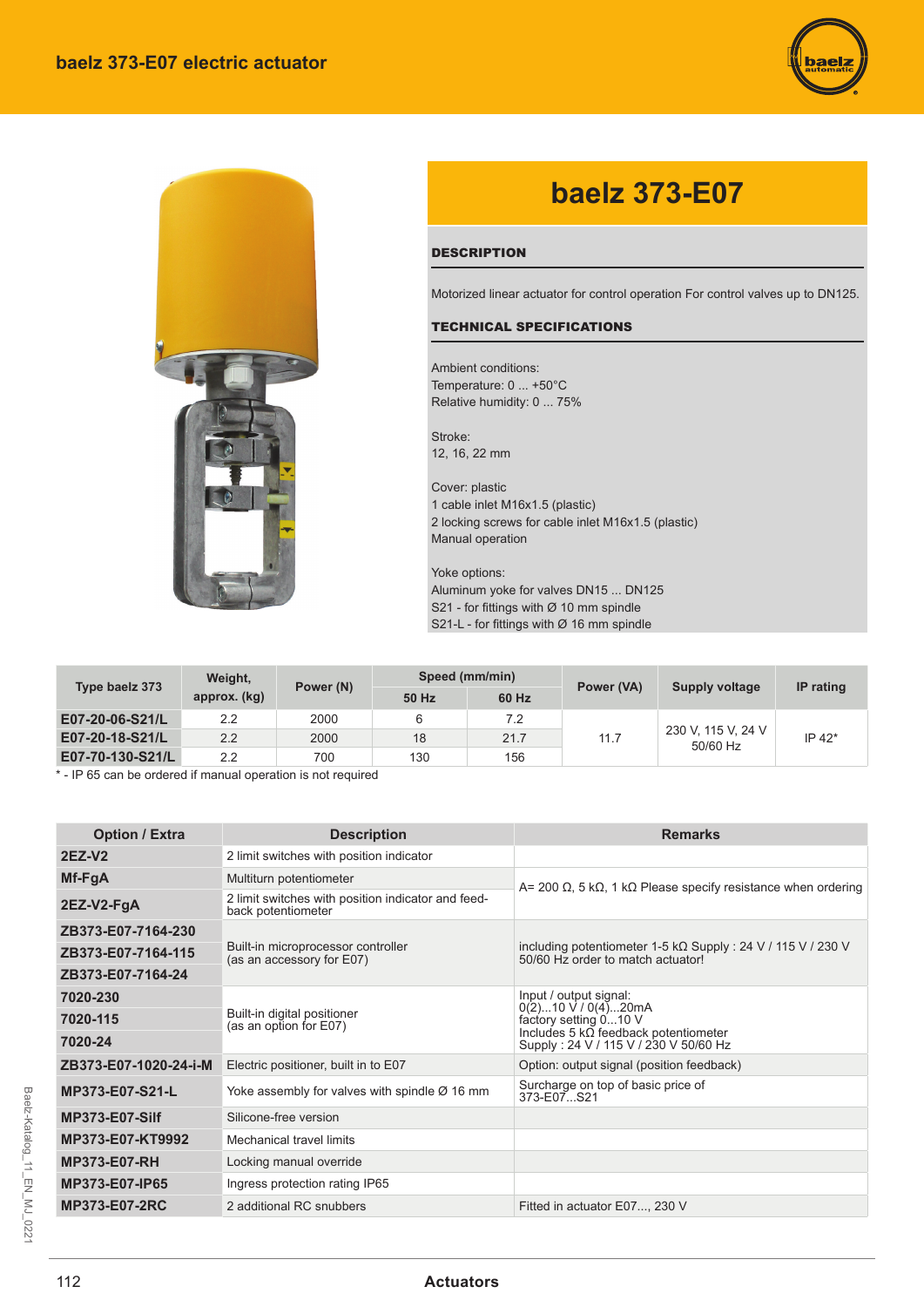



**Integrated positioners for baelz 373-E07:**

**baelz 7164 - microprocessor-based controller baelz 7020 - digital positioner** 

**See section: 3.4 Built-in controllers for electric actuators**

Wiring diagram, basic version





baelz 7164 baelz 7020





With additional limit switches With additional limit switches and feedback potentiometer